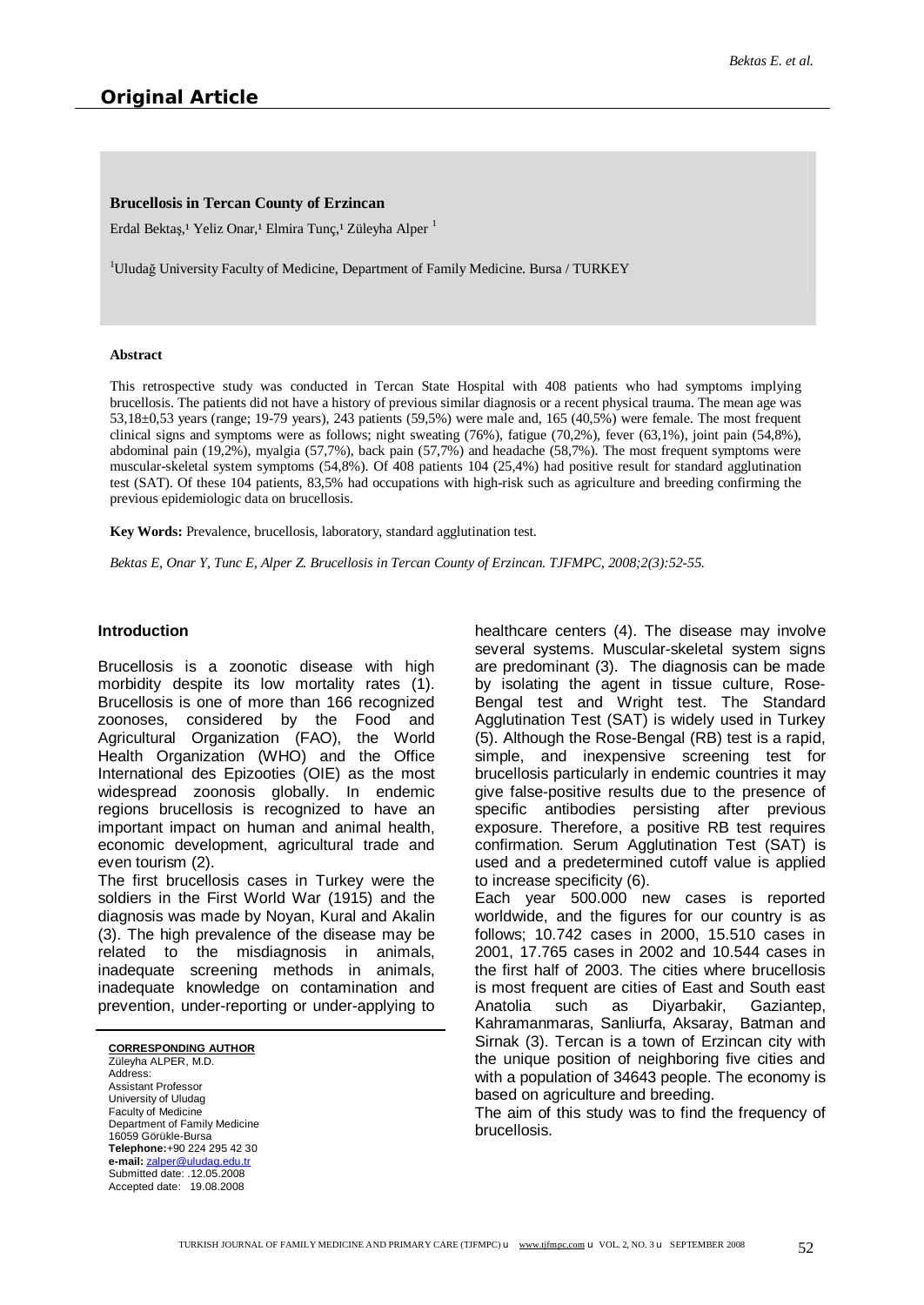**Table-1. Socio-economical status of the study group** 

|                                     |                        | Male           |                  | Female             |                  |
|-------------------------------------|------------------------|----------------|------------------|--------------------|------------------|
|                                     |                        | ${\bf N}$      | $\frac{0}{6}$ *  | $\overline{\bf N}$ | $\frac{9}{6}$ *  |
|                                     | $10 - 29$              | 8              | 3,2              | 6                  | $\overline{3,6}$ |
|                                     | $30 - 39$              | 14             | 5,8              | 12                 | 7,3              |
| Age                                 | $40 - 49$              | 80             | 32,9             | 48                 | 29,1             |
|                                     | $50 - 59$              | 60             | 24,7             | 52                 | 31,5             |
|                                     | $60 - 79$              | 81             | 33,4             | 47                 | 28,5             |
|                                     | Illiterate             | $\overline{0}$ | 0,0              | 14                 | 8,5              |
|                                     | Primary<br>School**    | 171            | 70,4             | 133                | 80,6             |
| <b>Educational</b><br><b>Status</b> | Secondary<br>School*** | 42             | 17,3             | 11                 | 6,7              |
|                                     | High<br>School***      | 28             | 11,5             | 7                  | 4,2              |
|                                     | University             | $\overline{c}$ | 0,8              | $\overline{0}$     | 0,0              |
|                                     | Farmer                 | 171            | 70,4             | $\mathbf{0}$       | 0,0              |
|                                     | Blue-collar<br>Worker  | 26             | 10,7             | $\Omega$           | 0,0              |
| Occupation                          | Housewife              | $\overline{0}$ | $\overline{0,0}$ | 157                | 95,2             |
|                                     | White-collar<br>Worker | 28             | 11,5             | 8                  | 4,8              |
|                                     | Retired                | 11             | 4,5              | $\boldsymbol{0}$   | $\overline{0,0}$ |
|                                     | Tradesman              | 7              | 2,9              | $\theta$           | $\overline{0,0}$ |

\*column percentages, \*\*5 years of education, \*\*\*8 years of education, \*\*\*\*11 years of education

# **Material and Method**

All patients (n=408) who were admitted to Tercan State Hospital between January 2002 and December 2002; with diffuse joint pain, myalgia, back pain, abdominal pain, fatigue, night sweating and fever were included in the study. The study is performed in the retrospective study. The patients with the previous history of similar symptoms or with pain due to trauma were excluded. The age range was 19-79 years. Of 408 patients, 104 were positive for the standard agglutination test (SAT). White blood cells, hemoglobin, platelet and erythrocyte sedimentation rates were evaluated. The study was approved by the governor of the county and the chief of the hospital.

Data was installed and analyzed using SPSS-15.0 for Windows (SPSS, Chicago, IL). Numeric data were expressed as arithmetical means + standard deviations (SD) and in numbers and percentages.  $\chi^2$ statistics were used to determine the relationship between sex and educational status. A p value of less than 0.05 was considered significant.

## **Results**

Of 408 patients, 243 (59.5%) were male and 165 (40.5%) were female and the mean age was: 53.18 ± 0.53 SD years (range:19-79 years). The sociodemographic details were presented in Table-1. Of 104 SAT positive patients, 83.5% (n=87) of SAT positive people were dealing with agriculture or breeding or were housewives. The males had higher educational status than the females and the majority (92.5%) of the females were housewives (p<0.001). SAT positive cases were hospitalized for treatment: 19 patients were hospitalized for five days, 58 for seven days, 14 for 10 days, nine were 14 days and four patients were hospitalized for 20 days.

|            |                            | N  | $\%$ |
|------------|----------------------------|----|------|
| <b>WBC</b> | $<$ 5200/mm <sup>3</sup>   | 2  | 1,9  |
|            | >12400/mm <sup>3</sup>     | 15 | 14,4 |
| Platelet   | $<$ 150000/mm <sup>3</sup> |    | 3,8  |
|            | $>350000 / \text{mm}^3$    | 10 | 9,6  |
| Hemoglobin | $M < 13,5$ g/dl            | 29 | 27,9 |
|            | $F < 12.0$ g/dl            | 21 | 20,2 |

|       | Table-2. Laboratory findings in the SAT positive patient |  |  |  |
|-------|----------------------------------------------------------|--|--|--|
| group |                                                          |  |  |  |

WBC: White Blood Cell, M: male, F: female

The laboratory findings of 104 SAT positive patients were evaluated according to normal ranges and presented in Table-2 (7). The relationship between clinical symptoms and signs and laboratory results were presented in Table-3. Night sweating was positive in 64.6% of females and 35.4% of male patients. The high frequency (54.8%) of muscular-skeletal symptoms was remarkable. The patients were hospitalized for a period of five to 20 days and were treated with parenteral streptomycin and oral tetracycline. The total treatment period was planned to be 20 days. **Discussion** 

Brucellosis has not been eradicated in Turkey yet, whereas it was eradicated in the developed countries. The disease is a zoonosis and transmitted through milk and diary products and can be seen in all age groups (8,9). It was more frequently seen between 20-60 years of age (10). The previous studies in Turkey found that it was more frequently seen between 15-35 years (11), 20-30 years (12) and 10-30 years of age (13). In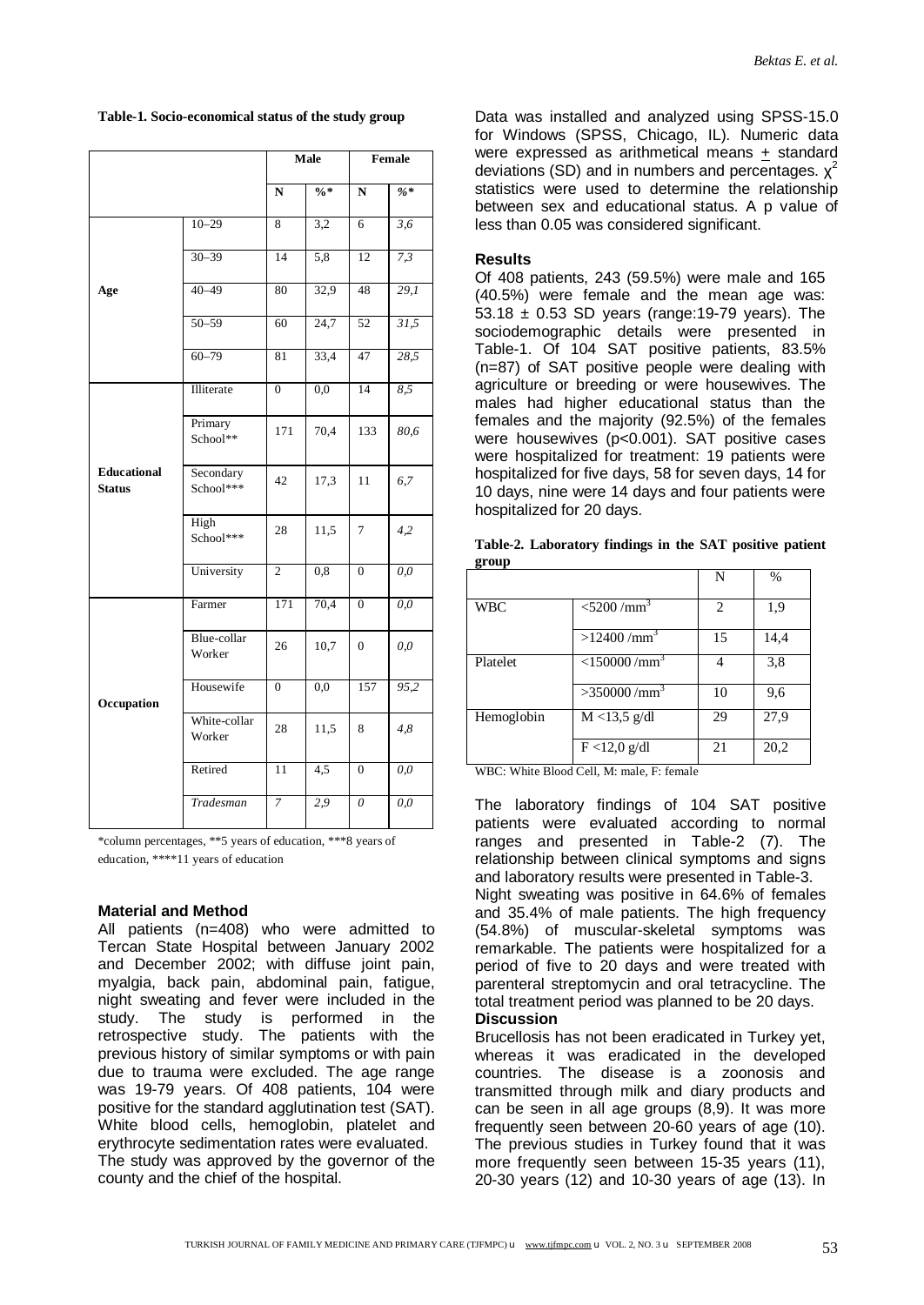our study, we found to be more frequent between 40-59 years of age. The previous studies showed a frequency of 8.5%-26.7% (5,14-18). Our result (25.4%) was consistent with literature. The frequency in animals was declared as 16.7% and the frequency of animals without immunization was 12.4% (19).

**Table-3. Symptoms and signs of SAT positive patient group** 

|                           | N  | $\frac{0}{0}$ |
|---------------------------|----|---------------|
| Fever $(>38.5^{\circ} C)$ | 65 | 63,1          |
| Night sweating            | 79 | 76            |
| Fatigue                   | 73 | 70,2          |
| Joint pain                | 57 | 54,8          |
| Abdominal pain            | 20 | 19,2          |
| Headache                  | 61 | 58,7          |
| Back pain                 | 60 | 57,7          |
| Myalgia                   | 60 | 57,7          |

The most common symptoms were reported as night sweating (69%), fever (43.8%), fatigue (65,8%), joint pain (20,7%), myalgia (56%), headache (28,4%), back pain (22,3%), (16,17,19) and our results were similar. Night sweating was more common in females (64,6%) than males (35,4%) in our study suggesting to be possibly related with menopause. The most affected system was muscular-skeletal system in the previous studies in Turkey (14%-54,8%) and our results were consistent (19-22). There is no pathognomonic hematological laboratory result.

Brucellosis is a preventable infectious disease in Turkey. Brucellosis is negatively affecting the breeding business and human health, resulting an economical loss and health problems. Particularly the breeders should be properly informed about this zoonosis, preventive and therapeutic health services should be more effectively delivered and more academic studies should be performed.

The limitations of the study were being retrospective, including only hospitalized patients and not having detailed information on SAT negative patients.

## **Acknowledgement**

We thank to the governor Tercan county and the Directorate of Healthcare Services of Erzincan for their contributions.

## **References:**

- 1. Boschiroli ML, Foulongne V, Ocallaghan D. Brucellosis: a worldwide zoonosis. Curr Opin Microbiol 2001;4(1): 58–64.
- 2. Bosilkokovski M, Krteva L, Dimzova M, Kondova I. Brucellosis in 418 patients from the Balkan Peninsula: exposure-related differences in clinical manifestations, laboratory test results, and therapy outcome, Int J of Infect Dis 2007; 11:342–47.
- 3. Simsek H. Brucellosis. The Ministry of Health Refik Saydam Hygiene Center and General Directorate of Primary Healthcare Services Monthly Epidemiological Report 2004;3(2):89-91 [www.rshm.gov.tr/sbdiyalog/aer/cilt3-2004/3-2](http://www.rshm.gov.tr/sbdiyalog/aer/cilt3-2004/3-2)- AER.doc [in Turkish].
- 4. Al-Shamahy HA, Whitty CJ, Wright SG. Risk factors for human brucellosis in Yemen; a case control study. Epidemiol Infect 2000;125:309–13.
- 5. Vancelik S, Guraksin A, Ayyildiz A. The seroprevalence of brucellosis and the diagnostic value of Rose-Bengal test in counties of Erzurum city. The 11<sup>th</sup> National Congress on Public Health. 23–26 October 2007 Denizli [in Turkish].
- 6. Abdoel TH, Smits HL, Rapid latex agglutination test for the serodiagnosis of human brucellosis. Diagn Microbiol Infect Dis 2007;57:123–28.
- 7. Alper Z. Laboratory in Family Medicine. Bilgel N (Ed.) Family Medicine. Bursa Medical Bookstore 2006;775–92 [in Turkish].
- 8. Ceylan E, Irmak H, Buzgan T, Karahocagil MK, Evirgen O, Sakarya N et al. The seroprevalence of brucellosis in human and animal populations of some villages of Van city. Van Journal of Medicine 2003;10(1):1–5 [in Turkish].
- 9. Kaleli I, Kocoglu T, Ozen M, Aksit F. The prevalence of brucellosis in Denizli. The Journal of Infection 1999;13(2):231–33 [in Turkish].
- 10. Sozen TH, Topcu A, Soyletir G, Doganay M (ed.). Textbook of Infectious Diseases. Istanbul Nobel Medical Bookstore 1996; 486–91[in Turkish].
- 11. Kaya S. Brusellosis and the problem of treatment. The Journal of Infection 2006;20(3):227–30 [in Turkish].
- 12. Ozer S, Oltan N, Gencer S. Brusellosis: Evaluation of 33 cases. The Journal of Clinic 1998;11(3):82–4 [in Turkish].
- 13. Gul HC, Coskun T, Turhan V, Besirbellioglu BA, Bilgeturk A, Erdem H, et al. Brusellosis: Retrospective evaluation of 140 cases. Bulletin of the Turkish Military Forces Preventive Medicine 2007:6(4);249–52 [in Turkish].
- 14. Keklikoglu M, Tuzcu M (translation ed.). The Merck Manual of Diagnosis and Therapy. Alemdar Offset Printing Istanbul. 1995; pp. 109–10 [in Turkish].
- 15. Neyzi O, Ertugrul T (translation ed.). Pediatrics. Tayf Offset Printing Istanbul. 1993; pp. 653–54 [in Turkish].
- 16. Colak H, Usluer G, Karaguven B, Kose S, Ozgunes I. Seroepidemiological study of brucellosis in rural. The Journal of Infection 1991;5(2):83–6 [in Turkish].
- 17. Orak S, Yilmaz M, Yucel A, Kilic SS. The prevalence of brucella antibody: results of a six-year study of Firat University Hospital Microbiology Laboratory. The Journal of Infection 1993;7(3– 4):289–91 [in Turkish].
- 18. Buke C, Ciceklioglu M, Turk M, Atalay S, Tuncel M. The seroprevalence and level of knowledge and